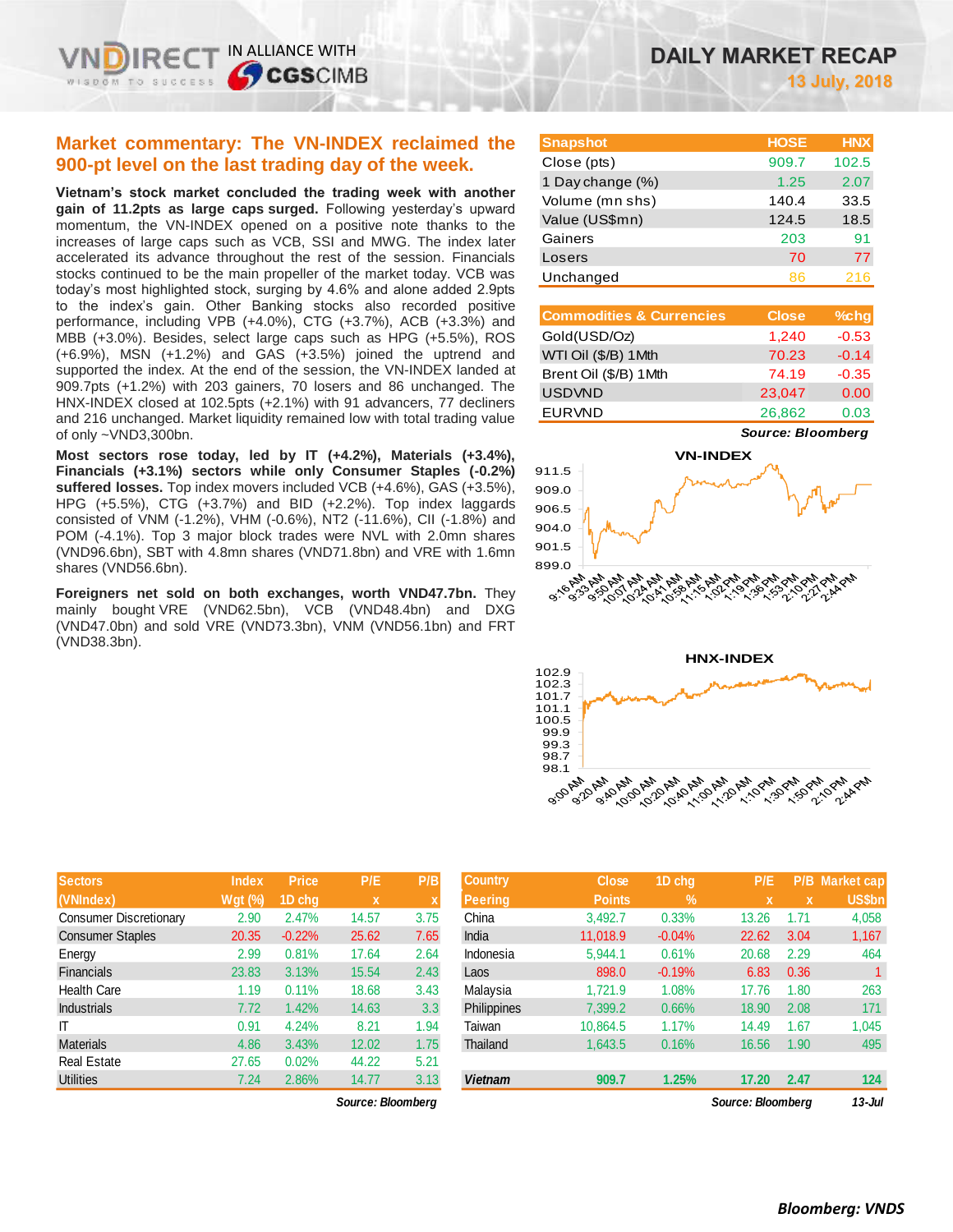#### **Market News**

**Oil is poised for the biggest weekly loss in almost five months after escalating trade tensions between the U.S. and China rattled investors while Libya's plans to boost output allayed some fears of a supply crunch.** Futures in New York plunged 4.8% this week as U.S. President Donald Trump doubled down on a trade war with China by threatening tariffs on nearly half of all American imports from the Asian nation. Short-term bearish signals for oil prices on the supply side include Libya restarting a key oil field that had been shut since Feb, tempering the International Energy Agency (IEA)'s warning that spare capacity may be stretched to the limit. Oil has surged to fresh three-year highs the last few weeks as disruptions and renewed U.S. sanctions on Iran raise the risk of a supply shortfall. OPEC's Gulf members may need to pump almost as much crude as they can to cover swelling output losses, the IEA said. While the U.S. and China signaled they are open to resuming talks, uncertainty continues to swirl over whether the trade conflict between the world's two biggest economies will jeopardize oil demand. *(Bloomberg)*

**Vietnam's Treasury will offer VND5,600bn worth of government bonds on Jul 18.** State Treasury will auction VND1,000bn of 5-year notes, VND500bn of 7-year notes, VND2,000bn of 10 year notes, and VND2,000 of 15-year notes on Jul 18, citing information from the Hanoi bourse's website. Besides, VND500bn of 20-year notes and VND500bn of 30-year notes will also be offered on the same day. *(Bloomberg)*

**Vietnam's oil and gas output exceeds six-month targets.** Crude oil output reached 7.1mn tonnes in the first six months of this year, achieving 54.3% of the annual target. According to the Ministry of Industry and Trade (MoIT), prices and consumption of crude oil and some minerals had increased over the same period last year. Most units in the industry had met their targets in the first half of this year, creating momentum for the rest of 2018. Specifically, natural gas exploitation was estimated at 5.3bn  $m^3$ , up 1%; and liquefied gas reached 437,600 tonnes, up 18.5% YoY. The average price of crude oil in the first six months increased by 36% YoY to US\$73/barrel. The MoIT said that clean coal production was estimated at 22.4mn tonnes in the first six months, up 11.1% YoY. Due to favourable weather for the coal mining industry, the ministry said that the production index of the industry has increased. Consumption also increased while inventory decreased compared to the beginning of the year. Vinacomin's inventory was 6.6mn tonnes by Jun 30, down 2.5mn tonnes from the beginning of the year. "However, the second half of the year is the rainy season, so mining will be more difficult. Taxes and fees related to coal production have continued to increase in recent years, leading to rising production costs and lower competitiveness," said the ministry. For other minerals, apatite ore mining reached about 1.5mn tonnes in the first six months, down by 6.3% over the same period, while aluminum production was at 578,900 tonnes, up 95.6%. *(En.vietnamnet.vn)*

## **Notable Corporate Events**

**FPT Corporation (FPT VN) - business activity:** FPT acquired 90% stake in U.S-based Intellinet Consulting, a management consulting and technology services company, for US\$40mn-US\$50mn, citing FPT's Deputy CEO Nguyen The Phuong. *(Bloomberg)*

*<to be continued>*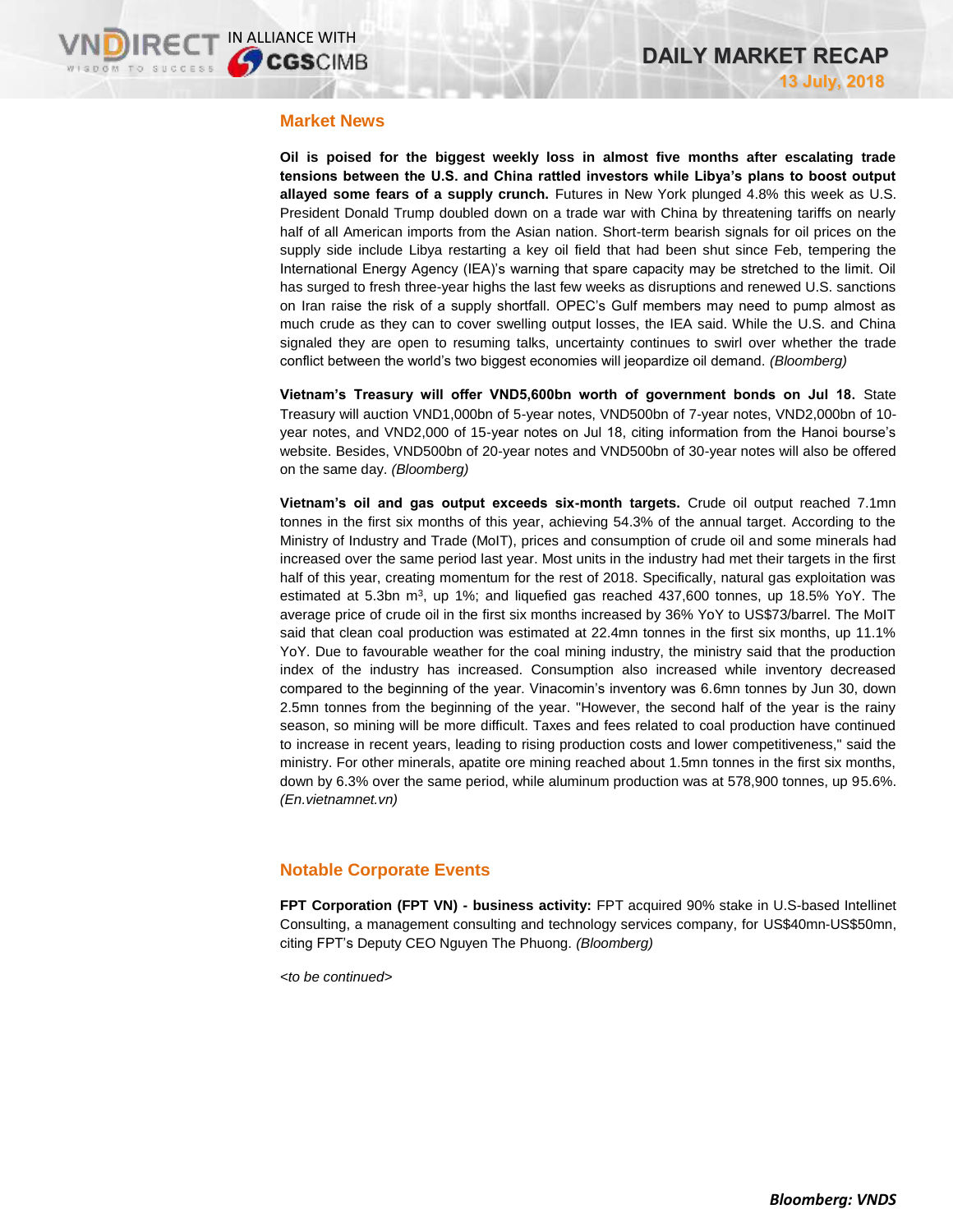# **DAILY MARKET RECAP**

**13 July, 2018**

# **COVERAGE SUMMARY**

WISDOM TO SUCCESS

VN

RECT IN ALLIANCE WITH

| Ticker          | <b>Close</b><br>price | <b>Adjusted</b><br>target<br>price | <b>Upside</b> | Recom-<br>endation | <b>Investment thesis summary/Update</b>                                                                                                                                                                                                                                                                                                                                                                                                                                                                                                                                                                                                               | Latest<br>report |
|-----------------|-----------------------|------------------------------------|---------------|--------------------|-------------------------------------------------------------------------------------------------------------------------------------------------------------------------------------------------------------------------------------------------------------------------------------------------------------------------------------------------------------------------------------------------------------------------------------------------------------------------------------------------------------------------------------------------------------------------------------------------------------------------------------------------------|------------------|
| PC <sub>1</sub> | 32,000                | 40,700                             | 27.2%         | ADD                | Positive outlook for 2018 with surge in revenue thanks to: (1) New<br>contribution from My Dinh Plaza II and (2) commissioning of two new<br>hydropower plants in Q4, 2017. (3) Back log of VND2,040bn at end of 2017                                                                                                                                                                                                                                                                                                                                                                                                                                 | <b>Link</b>      |
| <b>LPB</b>      | 10,300                | 19,000                             | 84.5%         | ADD                | 1. Unique distribution advantage with more than 1000 PTOs across<br>country. Will be able to maintain strong credit growth thanks to good capital<br>buffer (CAR $~13\%$ ) and strong liquidity (LDR $~180\%$ ).<br>2. FY18 YE P/B cheap relative to peers.                                                                                                                                                                                                                                                                                                                                                                                           | Link             |
| <b>VJC</b>      | 131,000               | 149,400                            | 14.0%         | <b>HOLD</b>        | 1. 1Q18 transport revenue reached VND6,035bn (+51.9% yoy)<br>2. In 2018, VJC will continue to expand its international network<br>3. VJC may not be able to pass on fuel costs if oil price continues to rise.<br>Moreover VJC appears to be overvalued compared to global peers which<br>are seeing multiple contraction due to rising fuel prices and looming<br>overcapacity in the APAC region                                                                                                                                                                                                                                                    | <b>Link</b>      |
| <b>NLG</b>      | 29,200                | 38,200                             | 30.8%         | ADD                | 1. NLG is well aligned with the new property market orientation. NLG<br>focuses on durable-demand products (affordable and social apartments<br>and landed properties).<br>2. FY2017 net revenue is forecasted at VND3,454 billion (+36.3% yoy) and<br>NPATMI at VND544 billion (+58% yoy). For 2018, revaluation of Hoang<br>Nam project will secure strong EAT growth. However, the share price is<br>reasonable this year.<br>3. Upside for the stock will come in 2018 as major projects are going to be<br>executed.                                                                                                                             | Link             |
| <b>ACV</b>      | 80,700                | 112,000                            | 38.8%         | ADD                | 1. Likely beneficiary of air passenger boom over the next decade<br>2. MOT's divestment of ACV stake to be a significant catalyst<br>3. Higher return on capital justifies higher valuation                                                                                                                                                                                                                                                                                                                                                                                                                                                           | <b>Link</b>      |
| <b>DPM</b>      | 17,050                | 15,600                             | $-8.5%$       | <b>HOLD</b>        | 1. High exposure to oil prices (forecasted to average US\$70/bbl in 2018)<br>implies potential further contraction in margins.<br>2. High depreciation burden leads to expected losses for the NPK - NH3<br>expansion project in 2018-2019. This project will only contribute to profits<br>from 2020 onwards as the plants reach full capacity.<br>3. Short to medium term catalysts include a pending change in VAT policy<br>(which would improve gross margin by 3-4% pts) and the acceleration of<br>PVN's divestment process in 2018.                                                                                                           | Link             |
| <b>QNS</b>      | 38,500                | 54,600                             | 41.8%         | <b>ADD</b>         | 1. Soymilk segment is the main growth driver and expected to regain<br>momentum in 2018 with new products.<br>2. Sugarcane prices should temper this year, cushioning some of the<br>impact of falling sugar price. This should protect sugar segment's GPM to<br>further squeeze.<br>3. We recommends an ADD rating for QNS as the increasing profitability<br>contribution from soymilk segment should help QNS close its valuation gap<br>with pure-play consumer stocks.                                                                                                                                                                          | <b>Link</b>      |
| <b>LTG</b>      | 38,500                | 66,270                             | 72.1%         | ADD                | 1. Booming rice exports to China and Philippines should boost Agrifood<br>sales.<br>2. For 2018, we expect a 7.1% growth in top line to touch VND8,781bn and<br>a 18.4% growth in bottom line to touch VND517bn.                                                                                                                                                                                                                                                                                                                                                                                                                                      | Link             |
| <b>VCB</b>      | 54,800                | 79,500                             | 45.1%         | ADD                | 1. VCB is a well-regarded state-owned commercial bank (SOCB) with an<br>extensive network, a critical role in Vietnam's national payment system and<br>leading card issuer.<br>2. Its strong deposit franchise and large client base would support a gradual<br>shift in loan mix to higher-yield segments such as personal lending, in our<br>view.<br>3. Its asset quality is best in class, with well-controlled NPLs and a high<br>provisioning buffer (NPL of 1.1%, loan loss reserve ratio, LLR, of 131% at<br>end- $FY17$ ).<br>4. We project an enviable net profit CAGR of 17.7% over FY18-20F, with<br>ROE improving to 20.1% by end-FY20F. | <b>Link</b>      |
| MBB             | 20,800                | 33,400                             | 60.6%         | ADD                | 1. MBB is looking to push fee income through bancassurance and<br>internet/mobile banking.<br>2. High loan growth to be supported by sufficient capital and funding.<br>3. MBB still trades at a discount to peers.                                                                                                                                                                                                                                                                                                                                                                                                                                   | Link             |
| <b>VSC</b>      | 32,300                | 53,400                             | 65.3%         | ADD                | 1. VSC will boost VGP capacity by a third to 800,000 TEU by 2019 through<br>the additional of a new quay crane and a back-end logistics center which is<br>75% complete at the moment.<br>2. 2018 net profit expected to soar to VND360bn (+34.8% YoY).<br>3. Valuation is attractive due to the foreign investors' sell off over the last<br>few weeks. VSC is currently trading at 12M EV/EBITDA 5.6x, well below<br>the peer average of 6.7x.                                                                                                                                                                                                      | Link             |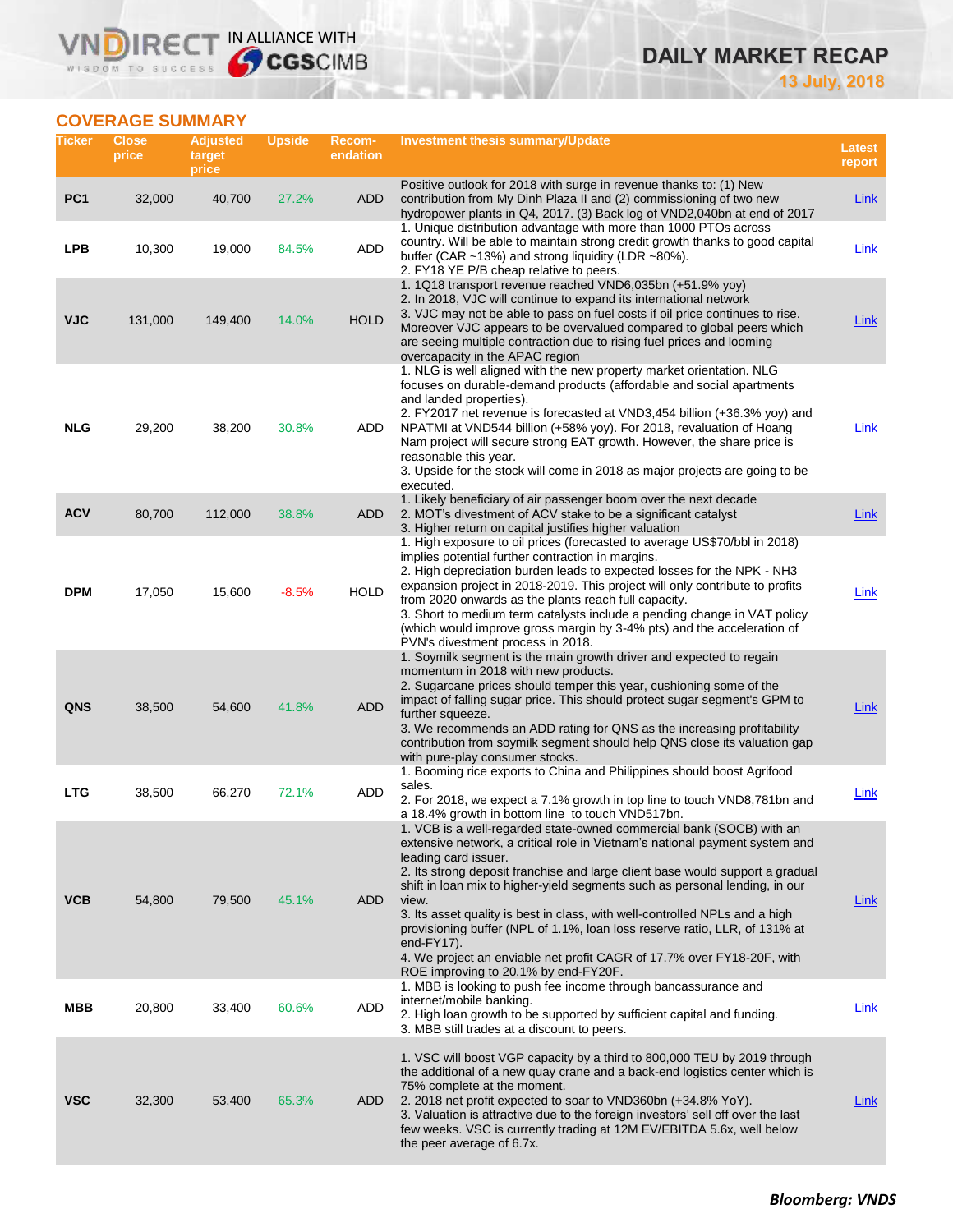# **DAILY MARKET RECAP**

**13 July, 2018**

| Ticker     | Close<br>price | <b>Adjusted</b><br>target<br>price | <b>Upside</b> | <b>Recom-</b><br>endation | Investment thesis summary/Update                                                                                                                                                                                                                                                                                                                                                                                                                                                                                                                                                                                  | Latest<br>report |
|------------|----------------|------------------------------------|---------------|---------------------------|-------------------------------------------------------------------------------------------------------------------------------------------------------------------------------------------------------------------------------------------------------------------------------------------------------------------------------------------------------------------------------------------------------------------------------------------------------------------------------------------------------------------------------------------------------------------------------------------------------------------|------------------|
| <b>VPB</b> | 27,400         | 36,700                             | 33.9%         | <b>ADD</b>                | 1. VPB delivered ROA of 1.9% and ROE of 24.8% in FY16, the highest<br>returns-on-capital among local peers and impressive even in a regional<br>context.<br>2. FY16 NIM of 7.7% was driven by a shift in loan mix towards higher<br>yielding segments, such as consumer finance, retail, household and micro-<br>SME loans.<br>3. Strong topline growth in FY14-16, complemented by an improvement in<br>operational efficiency on continued investments into technology.<br>4. We expect strong earnings growth in FY17-20F with forecasted net profit<br>CAGR of 25.6% and sustained high average ROE of 22.7%. | Link             |
| <b>TCM</b> | 16,600         | 28,700                             | 72.9%         | <b>ADD</b>                | 1. High property value offsets the lack of foreign room.<br>2. Core segments to perform moderately well in 2018.<br>3. We expect that FY18 core-earnings to grow by a robust 45%.                                                                                                                                                                                                                                                                                                                                                                                                                                 | Link             |
| <b>HPG</b> | 35,600         | 55,200                             | 55.1%         | ADD                       | 1. Expect higher construction steel consumption across Vietnam in 2018 F<br>2. Ability to sustain and even consolidate its leading market position<br>3. Margin expansion from rising steel prices & soft raw material prices<br>4. HPG's long-steel capacity to double over the next 12 months                                                                                                                                                                                                                                                                                                                   | Link             |
| <b>PVT</b> | 15,300         | 29,900                             | 95.4%         | <b>ADD</b>                | 1. PVT has a chartering profile skewed towards fixed rates, which offers<br>protection against the current low-rate environment, while providing<br>potential upside for recovery.<br>2. PVT has the largest tanker fleet and LPG fleet among Vietnam carriers,<br>and is able to ride on growing demand for fossil fuels and LPG from the civil<br>and industrial sectors.<br>3. The company plans to upsize and rejuvenate its fleet over the next few<br>years to respond to Vietnam's increasing refinery capacity and growing<br>demand for LPG.                                                             | Link             |
| <b>STK</b> | 16,600         | 26,800                             | 61.4%         | ADD                       | 1. STK is currently the Vietnam's 2nd largest polyester yarn manufacturer,<br>accounting for 28% of the country's total polyester yarn exports.<br>2. Unmet domestic demand and growing demand from export markets,<br>driven by recent trade agreements.<br>3. However, fierce competition from Chinese yarn, as well as input price<br>volatility present downside risks.                                                                                                                                                                                                                                       | Link             |
| <b>IDI</b> | 11,000         | 26,600                             | 141.8%        | <b>ADD</b>                | 1. IDI has gradually risen to become one of the most promising Vietnamese<br>pangasius exporters. The firm has endured multiple downturns in the<br>industry, demonstrating its resilience and good management quality. The<br>share price, however, is volatile.<br>2. We expect that pangasius exports will grow strongly in 2018.<br>3. Fish feed segment and fishmeal/fish fat segment will see strong growth<br>in 2018<br>4. IDI will continue to increase its capacity to support growth over the next<br>2-3 years.<br>5. High dividend yield and attractive valuation                                    | Link             |
| AAA        | 17,150         | 25,300                             | 47.5%         | ADD                       | 1. AAA is the largest plastic packaging manufacturer and exporter in South<br>East Asia, with current production capacity of 8,000 tonnes/month.<br>2. AAA will be able to capture market share globally in countries such as<br>Japan, as well as the U.S and EU in coming years.<br>3. AAA aims to expand its production and adopt effective cost controls.<br>4. Positive outlook for AAA in 2018.<br>5. AAA's valuation is attractive in light of its strong revenue growth and<br>improving profitability.                                                                                                   | Link             |

**VNDIRECT IN ALLIANCE WITH**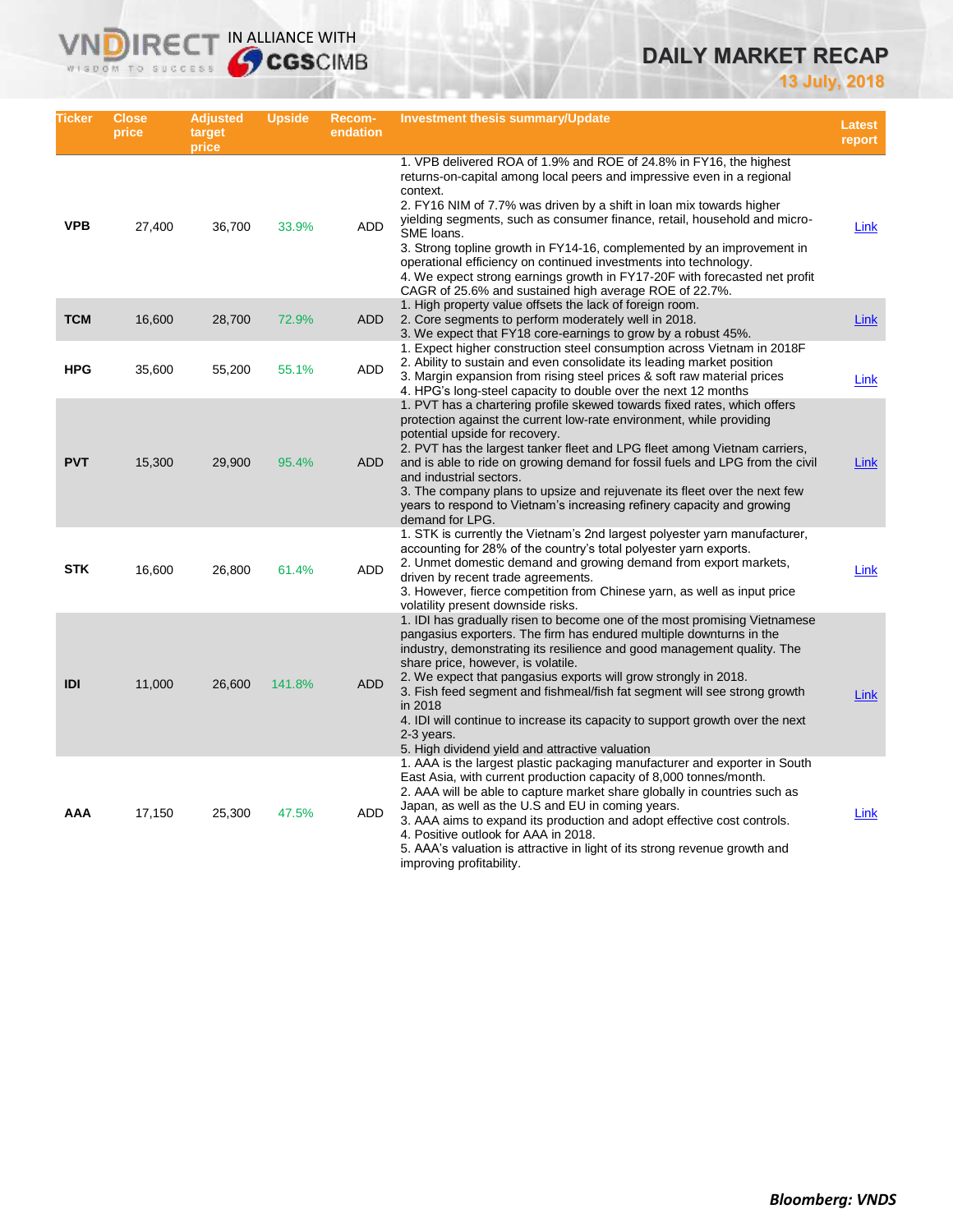# **MARKET MOVEMENTS**

WISDOM TO SUCCESS

IR<sub>E</sub>

| <b>HOSE</b>        |              |       |      |              |              |
|--------------------|--------------|-------|------|--------------|--------------|
| <b>Top gainers</b> |              |       |      |              | <b>VND</b>   |
| <b>Ticker</b>      | Last         | Cha   | %chq | Vol.         | <b>Index</b> |
|                    | <b>Price</b> |       |      |              | impact       |
| HAG                | 5,350        | 350   |      | 7.0 17.14MLN | 0.108        |
| <b>HAR</b>         | 5,350        | 350   | 7.0  | 395,370      | 0.012        |
| HAS                | 7.510        | 490   | 7.0  | 3,000        | 0.001        |
| AAM                | 10,800       | 700   | 6.9  | 1,040        | 0.003        |
| нот                | 29,350       | 1,900 | 6.9  | 120          | 0.005        |

IN ALLIANCE WITH

|              |             |         |         | <b>VND</b>   |            |              |                    |         |            | <b>VND</b>   |
|--------------|-------------|---------|---------|--------------|------------|--------------|--------------------|---------|------------|--------------|
| Last         | Chg         | $%$ chq | Vol.    | <b>Index</b> | Ticker     | Last         | Chg                | $%$ chq | Vol.       | <b>Index</b> |
| <b>Price</b> |             |         |         | impact       |            | <b>Price</b> |                    |         |            | impact       |
| 5,350        | 350         |         |         | 0.108        | <b>PW</b>  | 800          | 100                | 14.3    | 27.600     | 0.000        |
| 5,350        | 350         | 7.0     | 395,370 | 0.012        | L14        | 35,200       | 3,200              | 10.0    | 48,810     | 0.000        |
| 7.510        | 490         | 7.0     | 3,000   | 0.001        | <b>NFC</b> | 8,800        | 800                | 10.0    | 100        | 0.000        |
| 10,800       | 700         | 6.9     | 1,040   | 0.003        | <b>PSE</b> | 9,900        | 900                | 10.0    | 300        | 0.000        |
| 29,350       | 1,900       | 6.9     | 120     | 0.005        | VCS        | 92,500       | 8,200              | 9.7     | 570,139    | 0.000        |
|              | Top gainers |         |         | 7.0 17.14MLN |            |              | <b>Top gainers</b> |         | <b>HNX</b> |              |

|                 | <b>VND</b><br><b>Top losers</b> |          |         |         |              |  |  |  |  |
|-----------------|---------------------------------|----------|---------|---------|--------------|--|--|--|--|
| <b>Ticker</b>   | Last                            | Cha      | %chq    | Vol.    | <b>Index</b> |  |  |  |  |
|                 | <b>Price</b>                    |          |         |         | impact       |  |  |  |  |
| NT <sub>2</sub> | 26,350                          | $-658$   | $-11.6$ | 353,600 | $-0.331$     |  |  |  |  |
| TS4             | 4.560                           | $-340$   | $-6.9$  | 71,750  | $-0.002$     |  |  |  |  |
| <b>PNC</b>      | 15,200                          | $-1,100$ | $-6.8$  | 20      | $-0.004$     |  |  |  |  |
| <b>TDW</b>      | 21,650                          | $-1,550$ | $-6.7$  | 140     | $-0.004$     |  |  |  |  |
| ST <sub>8</sub> | 13.900                          | $-950$   | $-6.4$  | 10      | $-0.008$     |  |  |  |  |

| <b>Top index movers</b> |              |       |         |         |              |  |  |  |  |
|-------------------------|--------------|-------|---------|---------|--------------|--|--|--|--|
| <b>Ticker</b>           | Last         | Cha   | $%$ chq | Vol.    | <b>Index</b> |  |  |  |  |
|                         | <b>Price</b> |       |         |         | impact       |  |  |  |  |
| <b>VCB</b>              | 54,800       | 2,400 | 4.6     | 1.71MLN | 2.883        |  |  |  |  |
| <b>GAS</b>              | 81,800       | 2,800 | 3.5     | 416.710 | 1.789        |  |  |  |  |
| <b>HPG</b>              | 35,600       | 1,850 | 5.5     | 4.73MLN | 1.312        |  |  |  |  |
| <b>CTG</b>              | 22,600       | 800   | 3.7     | 5.17MLN | 0.994        |  |  |  |  |
| <b>BID</b>              | 23,500       | 500   | 2.2     | 3.14MLN | 0.571        |  |  |  |  |

|                 | <b>VND</b><br><b>Top index laggers</b> |          |         |         |              |  |  |  |  |  |  |
|-----------------|----------------------------------------|----------|---------|---------|--------------|--|--|--|--|--|--|
| <b>Ticker</b>   | Last                                   | Cha      | $%$ chq | Vol.    | <b>Index</b> |  |  |  |  |  |  |
|                 | <b>Price</b>                           |          |         |         | impact       |  |  |  |  |  |  |
| VNM             | 166,300                                | $-2,000$ | $-1.2$  | 384,360 | $-0.969$     |  |  |  |  |  |  |
| <b>VHM</b>      | 109,300                                | $-700$   | $-0.6$  | 57,420  | $-0.626$     |  |  |  |  |  |  |
| NT <sub>2</sub> | 26,350                                 | -658     | $-11.6$ | 353.600 | $-0.332$     |  |  |  |  |  |  |
| CII             | 27,700                                 | $-500$   | $-1.8$  | 1.05MLN | $-0.047$     |  |  |  |  |  |  |
| <b>POM</b>      | 15,100                                 | $-650$   | $-4.1$  | 9.010   | $-0.041$     |  |  |  |  |  |  |

| <b>VND</b><br><b>Top active volume</b> |              |       |         |              |              |  |  |  |  |  |
|----------------------------------------|--------------|-------|---------|--------------|--------------|--|--|--|--|--|
| <b>Ticker</b>                          | Last         | Cha   | $%$ chq | Vol.         | <b>Index</b> |  |  |  |  |  |
|                                        | <b>Price</b> |       |         |              | impact       |  |  |  |  |  |
| <b>HAG</b>                             | 5,350        | 350   |         | 7.0 17.14MLN | 0.108        |  |  |  |  |  |
| <b>FLC</b>                             | 4.990        | 190   |         | 4.0 10.42MLN | 0.043        |  |  |  |  |  |
| <b>MBB</b>                             | 20,800       | 600   | 3.0     | 5.88MLN      | 0.363        |  |  |  |  |  |
| <b>CTG</b>                             | 22,600       | 800   | 3.7     | 5.17MLN      | 0.992        |  |  |  |  |  |
| <b>HPG</b>                             | 35,600       | 1,850 | 5.5     | 4.73MLN      | 1.308        |  |  |  |  |  |

| <b>Top losers</b> |                      |          |         |         | <b>VND</b>      | <b>Top losers</b> |                      |          |         |         | <b>VND</b>             |
|-------------------|----------------------|----------|---------|---------|-----------------|-------------------|----------------------|----------|---------|---------|------------------------|
| Ticker            | Last<br><b>Price</b> | Chg      | $%$ chq | Vol.    | Index<br>impact | Ticker            | Last<br><b>Price</b> | Chg      | $%$ chq | Vol.    | <b>Index</b><br>impact |
| NT <sub>2</sub>   | 26.350               | $-658$   | $-11.6$ | 353.600 | $-0.331$        | <b>ACM</b>        | 700                  | $-100$   | $-12.5$ | 65.200  | 0.000                  |
| TS <sub>4</sub>   | 4,560                | $-340$   | $-6.9$  | 71.750  | $-0.002$        | <b>SGO</b>        | 700                  | $-100$   | $-12.5$ | 292.900 | 0.000                  |
| <b>PNC</b>        | 15.200               | $-1.100$ | $-6.8$  | 20      | $-0.004$        | <b>DPS</b>        | 800                  | $-100$   | $-11.1$ | 133.100 | 0.000                  |
| <b>TDW</b>        | 21,650               | $-1,550$ | $-6.7$  | 140     | $-0.004$        | <b>SDT</b>        | 6,300                | $-700$   | $-10.0$ | 1.750   | 0.000                  |
| ST8               | 13.900               | $-950$   | $-6.4$  | 10      | $-0.008$        | VIE               | 11.700               | $-1.300$ | $-10.0$ | 200     | 0.000                  |

| <b>VND</b><br><b>Top index movers</b> |                      |       |      |         |                 | <b>Top index movers</b> |                      |       |         |         | <b>VND</b>             |
|---------------------------------------|----------------------|-------|------|---------|-----------------|-------------------------|----------------------|-------|---------|---------|------------------------|
| Ticker                                | Last<br><b>Price</b> | Chg   | %chq | Vol.    | Index<br>impact | Ticker                  | Last<br><b>Price</b> | Chg   | $%$ chq | Vol.    | <b>Index</b><br>impact |
| VCB                                   | 54.800               | 2.400 | 4.6  | 1.71MLN | 2.883           | <b>ACB</b>              | 34.200               | 1,100 | 3.3     | 3.94MLN | 0.922                  |
| <b>GAS</b>                            | 81.800               | 2,800 | 3.5  | 416.710 | 1.789           | <b>SHB</b>              | 7,700                | 200   | 2.7     | 5.80MLN | 0.222                  |
| <b>HPG</b>                            | 35.600               | 1.850 | 5.5  | 4.73MLN | 1.312           | VCS                     | 92.500               | 8.200 | 9.7     | 570.139 | 0.178                  |
| <b>CTG</b>                            | 22,600               | 800   | 3.7  | 5.17MLN | 0.994           | <b>VGC</b>              | 18.200               | 1.200 | 7.1     | 1.82MLN | 0.139                  |
| BID                                   | 23,500               | 500   | 2.2  | 3.14MLN | 0.571           | CEO                     | 12,200               | 500   | 4.3     | 575.501 | 0.050                  |

|                 | <b>Top index laggers</b> |          |         |               | <b>VND</b>   | <b>Top index laggers</b> |              |          |         |         | <b>VND</b>   |
|-----------------|--------------------------|----------|---------|---------------|--------------|--------------------------|--------------|----------|---------|---------|--------------|
| Ticker          | Last                     | Chg      | $%$ chq | Vol.          | <b>Index</b> | Ticker                   | Last         | Chg      | $%$ chq | Vol.    | <b>Index</b> |
|                 | <b>Price</b>             |          |         |               | impact       |                          | <b>Price</b> |          |         |         | impact       |
| <b>VNM</b>      | 166.300                  | $-2,000$ | $-1.2$  | 384.360       | $-0.969$     | <b>NVB</b>               | 6,800        | $-200$   | $-2.9$  | 626,000 | $-0.062$     |
| <b>VHM</b>      | 109.300                  | $-700$   | $-0.6$  | 57.420        | $-0.626$     | <b>BVS</b>               | 16.800       | 0        | $-4.0$  | 4.000   | $-0.025$     |
| NT <sub>2</sub> | 26.350                   | $-658$   | $-11.6$ | 353.600       | $-0.332$     | VHL                      | 36.200       | $-1.900$ | $-5.0$  | 1.400   | $-0.018$     |
| CII             | 27.700                   | $-500$   | $-1.8$  | <b>.05MLN</b> | $-0.047$     | <b>VNC</b>               | 44,500       | $-3,500$ | $-7.3$  | 1.652   | $-0.018$     |
| <b>POM</b>      | 15.100                   | $-650$   | $-4.1$  | 9.010         | $-0.041$     | <b>KLF</b>               | 1.900        | $-100$   | -5.0    | .56MLN  | $-0.018$     |

|            | <b>VND</b><br><b>Top active volume</b> |       |               |              |              |            | <b>VND</b><br><b>Top active volume</b> |       |                  |         |              |
|------------|----------------------------------------|-------|---------------|--------------|--------------|------------|----------------------------------------|-------|------------------|---------|--------------|
| Ticker     | Last                                   | Chg   | $%$ chq       | Vol.         | <b>Index</b> | Ticker     | Last                                   | Chg   | $%$ chq          | Vol.    | <b>Index</b> |
|            | <b>Price</b>                           |       |               |              | impact       |            | <b>Price</b>                           |       |                  |         | impact       |
| <b>HAG</b> | 5.350                                  | 350   |               | 7.0 17.14MLN | 0.108        | <b>SHB</b> | 7.700                                  | 200   | 2.7              | 5.80MLN | 0.000        |
| <b>FLC</b> | 4.990                                  | 190   |               | 4.0 10.42MLN | 0.043        | <b>ACB</b> | 34,200                                 | 1.100 | 3.3 <sup>°</sup> | 3.94MLN | 0.000        |
| <b>MBB</b> | 20,800                                 | 600   | 3.0           | 5.88MLN      | 0.363        | VIX        | 5.800                                  | 100   | 1.8              | 2.10MLN | 0.000        |
| <b>CTG</b> | 22,600                                 | 800   | 3.7           | 5.17MLN      | 0.992        | <b>HUT</b> | 4,800                                  | 100   | 2.1              | .88MLN  | 0.000        |
| <b>HPG</b> | 35,600                                 | 1,850 | $5.5^{\circ}$ | 4.73MLN      | 1.308        | VGC        | 18,200                                 | 1.200 | 7.1              | 1.82MLN | 0.000        |

*13 Jul Source: Bloomberg*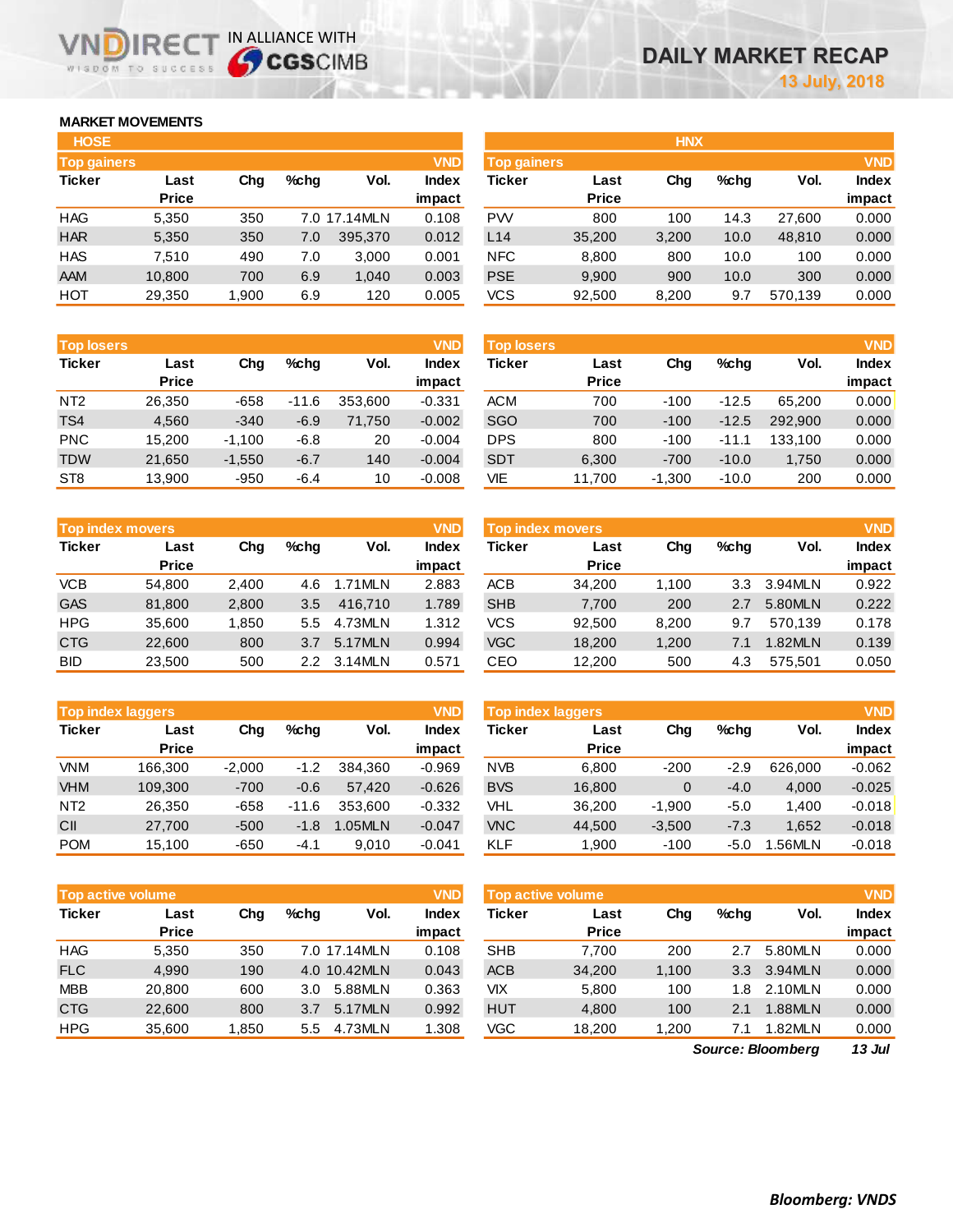#### **FOREIGN ACTIVITIES**

**DIRE** WISDOM TO SUCCESS

IN ALLIANCE WITH

| Volume (Mn'shs)       | <b>HOSE</b> | d/d   | <b>HNX</b> | d/d    | Value (VND'bn)        | <b>HOSE</b> | d/d   | <b>HNX</b> | d/d   |
|-----------------------|-------------|-------|------------|--------|-----------------------|-------------|-------|------------|-------|
| <b>BUY</b>            | 9.4         | 58.3% | 0.9        | 19.7%  | <b>BUY</b>            | 390.3       | 99.1% | 12.0       | 5.1%  |
| % of market           | 6.8%        |       | 2.6%       |        | % of market           | 14.9%       |       | 2.8%       |       |
| <b>SELL</b>           | 10.9        | 50.5% | 2.0        | 135.7% | SELL                  | 436.9       | 69.2% | 13.2       | 24.1% |
| % of market           | 7.9%        |       | 5.8%       |        | % of market           | 16.6%       |       | 3.1%       |       |
| <b>NET BUY (SELL)</b> | (1.57)      |       | (1.1)      |        | <b>NET BUY (SELL)</b> | (46.6)      |       | (1.1)      |       |

*Source: HSX, HNX*



#### **2018 ACCUMULATION**

| Volume (Min'shs)                          | <b>HOSE</b> | % of 2017 |        | HNX % of 2017 | Value (VND'bn)        |           | HOSE % of 2017 |         | HNX % of 2017 |
|-------------------------------------------|-------------|-----------|--------|---------------|-----------------------|-----------|----------------|---------|---------------|
| <b>BUY</b>                                | 2.876.4     | 81.1%     | 291.1  | 72.7%         | <b>BUY</b>            | 170.348.5 | 100.8%         | 5.499.1 | 66.0%         |
| % of market                               | 10.5%       |           | 3.8%   |               | % of market           | 20.5%     |                | 3.3%    |               |
| <b>SELL</b>                               | 2.584.0     | 79.3%     | 323.2  | 79.3%         | SELL                  | 137.577.2 | 95.2%          | 6.390.9 | 74.2%         |
| % of market                               | 9.4%        |           | 4.2%   |               | % of market           | 16.5%     |                | 3.8%    |               |
| <b>NET BUY (SELL)</b><br>Source: HSX, HNX | 292.5       |           | (32.1) |               | <b>NET BUY (SELL)</b> | 32,771    |                | (891.8) |               |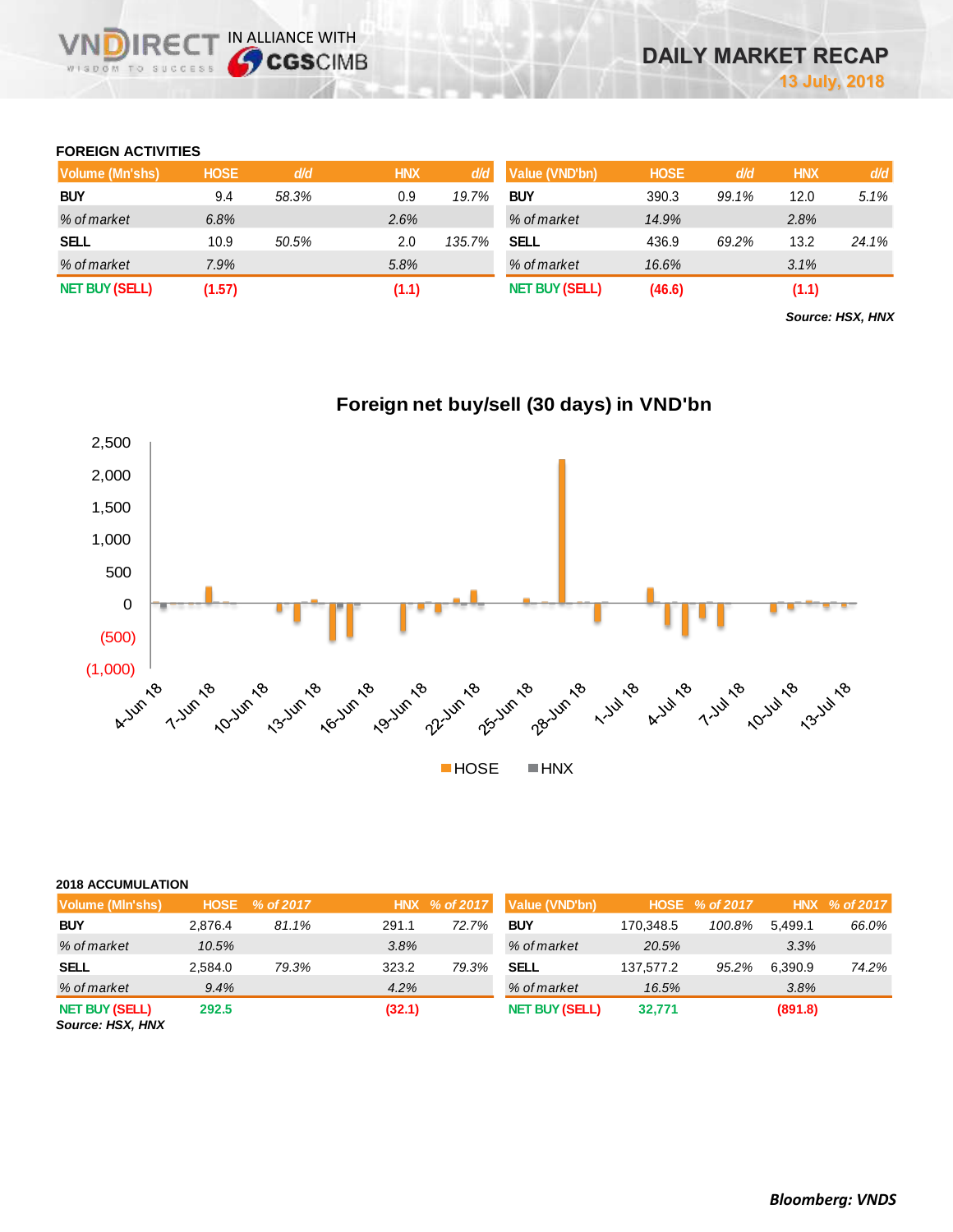#### **FOREIGN ACTIVITIES**

WISDOM TO SUCCESS

VND

**IRECT IN ALLIANCE WITH** 

|               |                               | <b>HOSE</b> |      |       |                 | <b>HNX</b> |                               |       |      |       |                        |
|---------------|-------------------------------|-------------|------|-------|-----------------|------------|-------------------------------|-------|------|-------|------------------------|
|               | Top buy by foreigners (value) |             |      |       | <b>VND'bn</b>   |            | Top buy by foreigners (value) |       |      |       | <b>VND'bn</b>          |
| <b>Ticker</b> | Last<br><b>Price</b>          | Chg         | %chq | Value | Index<br>impact | Ticker     | Last<br><b>Price</b>          | Chg   | %chg | Value | <b>Index</b><br>impact |
| <b>VRE</b>    | 36,500                        | 0           | 0.00 | 62.5  | 0.000           | VGC        | 18,200                        | 1,200 | 7.06 | 7.8   | 0.000                  |
| <b>VCB</b>    | 54,800                        | 2,400       | 4.58 | 48.4  | 2.875           | <b>SHS</b> | 12,600                        | 400   | 3.28 | 1.5   | 0.000                  |
| <b>DXG</b>    | 22,350                        | 1,250       | 5.92 | 47.0  | 0.143           | <b>DHT</b> | 37,300                        | 400   | 1.08 | 0.5   | 0.000                  |
| <b>FRT</b>    | 78,000                        | 5,000       | 6.85 | 38.8  | 0.113           | <b>VCG</b> | 15,100                        | 200   | 1.34 | 0.3   | 0.000                  |
| <b>HPG</b>    | 35,600                        | 1,850       | 5.48 | 26.9  | 1.308           | VIX        | 5,800                         | 100   | 1.75 | 0.3   | 0.000                  |

|               | <b>VND'bn</b><br>Top sell by foreigners (value) |                |         |              |                        |                 | <b>VND'bn</b><br><b>Top sell by foreigners (value)</b> |       |      |       |                        |  |
|---------------|-------------------------------------------------|----------------|---------|--------------|------------------------|-----------------|--------------------------------------------------------|-------|------|-------|------------------------|--|
| <b>Ticker</b> | Last<br><b>Price</b>                            | Chg            | %chg    | <b>Value</b> | <b>Index</b><br>impact | <b>Ticker</b>   | Last<br><b>Price</b>                                   | Chg   | %chg | Value | <b>Index</b><br>impact |  |
| <b>VRE</b>    | 36.500                                          | 0              | 0.00    | 73.3         | 0.000                  | <b>HUT</b>      | 4.800                                                  | 100   | 2.13 | 5.4   | 0.000                  |  |
| <b>VNM</b>    | 166,300                                         | $-2.000$       | $-1.19$ | 56.1         | $-0.967$               | <b>VGC</b>      | 18.200                                                 | 1.200 | 7.06 | 1.8   | 0.000                  |  |
| <b>FRT</b>    | 78.000                                          | 5.000          | 6.85    | 38.3         | 0.113                  | SD <sub>9</sub> | 7.200                                                  | 100   | 1.41 | 1.5   | 0.000                  |  |
| <b>VIC</b>    | 103.000                                         | $\overline{0}$ | 0.00    | 30.0         | 0.000                  | <b>MBG</b>      | 2,800                                                  | 200   | 7.69 | 0.9   | 0.000                  |  |
| <b>DXG</b>    | 22,350                                          | 1,250          | 5.92    | 29.3         | 0.143                  | <b>PVS</b>      | 15.600                                                 | 200   | 1.30 | 0.8   | 0.000                  |  |

|               | <b>VND'bn</b><br>Top net buy by foreigners (value) |       |         |       |                        |            | <b>VND'bn</b><br>Top net buy by foreigners (value) |       |      |       |                 |
|---------------|----------------------------------------------------|-------|---------|-------|------------------------|------------|----------------------------------------------------|-------|------|-------|-----------------|
| <b>Ticker</b> | Last<br><b>Price</b>                               | Chg   | $%$ chq | Value | <b>Index</b><br>impact | Ticker     | Last<br><b>Price</b>                               | Chg   | %chg | Value | Index<br>impact |
| <b>VCB</b>    | 54.800                                             | 2,400 | 4.58    | 38.4  | 2.875                  | VGC        | 18,200                                             | 1.200 | 7.06 | 6.0   | 0.000           |
| <b>DXG</b>    | 22,350                                             | 1,250 | 5.92    | 17.7  | 0.143                  | <b>SHS</b> | 12,600                                             | 400   | 3.28 | 1.4   | 0.000           |
| <b>CTD</b>    | 142.000                                            | 2,500 | 1.79    | 15.5  | 0.065                  | <b>DHT</b> | 37.300                                             | 400   | 1.08 | 0.5   | 0.000           |
| <b>GAS</b>    | 81,800                                             | 2,800 | 3.54    | 9.0   | 1.785                  | <b>VCG</b> | 15,100                                             | 200   | 1.34 | 0.3   | 0.000           |
| <b>HPG</b>    | 35.600                                             | 1.850 | 5.48    | 7.1   | .308                   | VІX        | 5,800                                              | 100   | 1.75 | 0.3   | 0.000           |

|               | Top net sell by foreigners (value) |              |         |         | <b>VND'bn</b>   | Top net sell by foreigners (value) |                      |     |      |         | <b>VND'bn</b>   |
|---------------|------------------------------------|--------------|---------|---------|-----------------|------------------------------------|----------------------|-----|------|---------|-----------------|
| <b>Ticker</b> | Last<br><b>Price</b>               | Chg          | %chq    | Value   | Index<br>impact | Ticker                             | Last<br><b>Price</b> | Chg | %chg | Value   | Index<br>impact |
| <b>VNM</b>    | 166.300                            | $-2.000$     | $-1.19$ | $-38.3$ | $-0.967$        | <b>HUT</b>                         | 4,800                | 100 | 2.13 | $-5.29$ | 0.000           |
| <b>VIC</b>    | 103.000                            | $\mathbf{0}$ | 0.00    | $-24.5$ | 0.000           | SD <sub>9</sub>                    | 7.200                | 100 | 1.41 | $-1.28$ | 0.000           |
| <b>MSN</b>    | 74.900                             | 900          | 1.22    | $-17.7$ | 0.349           | <b>MBG</b>                         | 2,800                | 200 | 7.69 | $-0.92$ | 0.000           |
| <b>HDB</b>    | 33.450                             | 450          | 1.36    | $-15.0$ | 0.147           | <b>PVS</b>                         | 15,600               | 200 | 1.30 | $-0.79$ | 0.000           |
| <b>BID</b>    | 23,500                             | 500          | 2.17    | $-12.5$ | 0.569           | VIT                                | 9,700                | 0   | 0.00 | $-0.58$ | 0.000           |

*13-Jul-18*

*Source: Bloomberg, HOSE, HNX*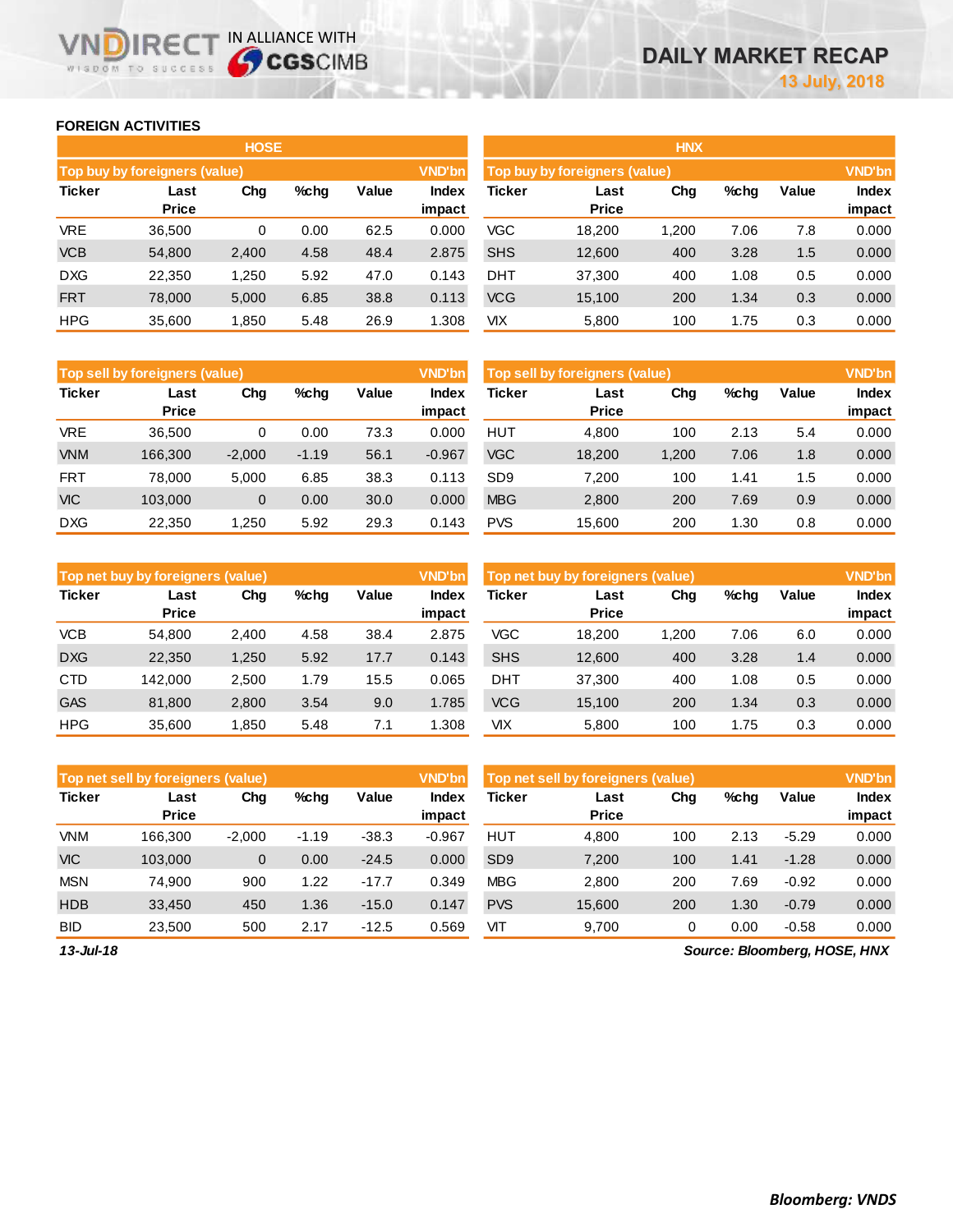# **DAILY MARKET RECAP**

**July, 2018**

### **TOP 60 MARKET CAP STOCKS SNAPSHOT ON HOSE**

VN

IR<sub>E</sub>

WISDOM TO SUCCESS

IN ALLIANCE WITH

| No. Ticker             | <b>Price</b>     |                | Price change (%) |                    |                |                |               |             | Mkt. Cap Outs. Vol. Float ratio Avail. Fil Ave. daily vol. | P/E          | P/B          | <b>ROE</b>  | <b>ROA</b>  |
|------------------------|------------------|----------------|------------------|--------------------|----------------|----------------|---------------|-------------|------------------------------------------------------------|--------------|--------------|-------------|-------------|
|                        | <b>VND</b>       | 1 <sub>M</sub> | 3M               | 6M                 | <b>US\$mln</b> | <b>MIn'shs</b> | $\frac{9}{6}$ |             | $% (30 days-shs)$                                          | $\pmb{\chi}$ | $\pmb{\chi}$ | %           | $\%$        |
| 1 VIC VM               | 103,000          | $-2.6$         | $-2.3$           | 45.9               | 14,264         | 3,192          | 49.3          | 20.8        | 1,786,101                                                  | 53.3         | 9.3          | 16.3        | 2.3         |
| 2 VHM VM               | 109,300          | $-7.4$         | N/A              | <b>N/A</b>         | 12,708         | 2,680          | 100.0         | 33.1        | 539,426                                                    | 46.5         | 3.2          | N/A         | N/A         |
| 3 VNM VM               | 166,300          | $-8.1$         | $-15.0$          | $-20.8$            | 10,472         | 1,451          | 43.9          | 40.5        | 698,789                                                    | 26.7         | 9.4          | 35.8        | 30.3        |
| 4 VCB VM               | 54,800           | $-8.5$         | $-19.3$          | $-5.5$             | 8,555          | 3,598          | 22.9          | 9.3         | 2,685,707                                                  | 19.0         | 3.5          | 19.6        | 1.2         |
| 5 GAS VM               | 81,800           | $-15.3$        | $-36.1$          | $-18.6$            | 6,793          | 1,914          | 4.2           | 45.5        | 699,840                                                    | 15.9         | 3.6          | 23.9        | 15.9        |
| 6 SAB VM               | 218,000          | $-7.3$         | $-4.3$           | $-16.4$            | 6,066          | 641            | 10.4          | 39.3        | 49,914                                                     | 30.2         | 9.6          | 34.8        | 23.8        |
| 7 TCB VM               | 26,200           | $-25.4$        | <b>N/A</b>       | <b>N/A</b>         | 3,975          | 3,497          | 100.0         | 0.0         | <b>N/A</b>                                                 | 10.2         | 2.9          | 27.7        | 2.6         |
| 8 CTG VM               | 22,600           | $-17.7$        | $-33.9$          | $-11.7$            | 3,651          | 3,723          | 15.8          | 0.1         | 5,205,902                                                  | 10.7         | 1.3          | 12.6        | 0.7         |
| 9 BID VM               | 23,500           | $-20.7$        | $-44.0$          | $-13.8$            | 3,486          | 3,419          | 4.4           | 27.6        | 3,309,653                                                  | 11.6         | 1.7          | 15.1        | 0.6         |
| 10 MSN VM              | 74,900           | $-10.3$        | $-26.9$          | $-19.5$            | 3,423          | 1,053          | 42.9          | 20.2        | 930,596                                                    | 21.7         | 5.3          | 24.3        | $5.7\,$     |
| 11 HPG VM              | 35,600           | $-18.0$        | $-18.6$          | $-4.3$             | 3,281          | 2,124          | 55.8          | 10.0        | 6,090,787                                                  | 9.0          | 2.2          | 29.8        | 18.1        |
| 12 VJC VM              | 131,000          | $-12.5$        | $-25.8$          | 1.1                | 3,079          | 542            | 53.2          | 5.5         | 538,366                                                    | 13.8         | 6.7          | 67.1        | 19.7        |
| 13 VREVM               | 36,500           | $-18.9$        | $-28.1$          | $-33.6$            | 3,011          | 1,901          | 100.0         | 17.0        | 1,259,893                                                  | 46.1         | 2.7          | 5.7         | 5.6         |
| 14 VPB VM              | 27,400           | $-10.4$        | $-26.7$          | $-0.3$             | 2,881          | 2,423          | 75.8          | 0.0         | 4,326,727                                                  | 10.3         | 2.4          | 26.9        | $2.5\,$     |
| 15 PLX VM              | 54,000           | $-19.4$        | $-29.4$          | $-37.7$            | 2,715          | 1,159          | 6.3           | 9.1         | 489,886                                                    | 18.5         | 2.9          | 16.0        | 5.5         |
| 16 BVHVM               | 74,300           | $-19.7$        | $-28.7$          | 7.4                | 2,260          | 701            | 31.2          | 25.1        | 132,189                                                    | 31.3         | 3.6          | 11.7        | 1.9         |
| 17 NVL VM              | 51,400           | $-3.6$         | $-31.0$          | $-11.1$            | 2,024          | 907            | 33.9          | 39.8        | 2,318,333                                                  | 20.3         | 3.3          | 18.7        | 4.7         |
| 18 MBB VM              | 20,800           | $-16.1$        | $-25.2$          | $-10.0$            | 1,950          | 2,160          | 61.2          | 0.0         | 5,907,973                                                  | 10.8         | 1.5          | 15.2        | 1.5         |
| 19 MWG VM              | 105,000          | $-14.4$        | $-0.4$           | $-19.4$            | 1,471          | 323            | 85.7          | 0.0         | 722,643                                                    | 13.3         | 4.7          | 42.1        | 13.0        |
| 20 HDB VM              | 33,450           | $-18.4$        | $-33.1$          | $-26.4$            | 1,424          | 981            | 100.0         | 2.9         | 1,356,425                                                  | 17.0         | 2.3          | 14.9        | 1.0         |
| 21 ROS VM              | 44,150           | $-28.8$        | $-50.5$          | $-68.0$            | 1,087          | 568            | 27.0          | 46.6        | 803,990                                                    | 32.0         | 4.4          | 14.7        | 8.6         |
| 22 FPT VM              | 40,600           | $-13.2$        | $-24.7$          | $-22.4$            | 1,081          | 614            | 81.7          | 0.0         | 820,198                                                    | 8.2          | 2.1          | 27.7        | 11.4        |
| 23 BHN VM              | 84,000           | $-25.3$        | $-29.9$          | $-44.0$            | 845            | 232            | 0.9           | 31.4        | 3,054                                                      | 30.3         | 5.1          | 17.3        | 6.7         |
| 24 STB VM              | 10,450           | $-18.4$        | $-32.4$          | $-32.6$            | 818            | 1,804          | 94.0          | 13.5        | 4,724,146                                                  | 13.8         | 0.8          | 5.8         | $0.4\,$     |
| 25 TPB VM              | 27,100           | $-3.9$         | <b>N/A</b>       | <b>N/A</b>         | 783            | 666            | 95.3          | 0.0         | 279,715                                                    | 15.8         | 2.3          | 15.9        | 0.8         |
| 26 EIB VM              | 14,000           | $-4.4$         | $-5.7$           | $-4.4$             | 747            | 1,229          | 83.8          | 0.0         | 229,285                                                    | 15.2         | 1.2          | 8.0         | 0.8         |
| 27 PNJ VM              | 85,000           | $-26.9$        | $-31.5$          | $-6.6$             | 598            | 162            | 64.4          | 0.0         | 526,976                                                    | 17.4         | 4.3          | 32.8        | 19.6        |
| 28 SSIVM               | 27,450           | $-19.1$        | $-33.5$          | $-12.3$            | 595            | 500            | 59.8          | 44.9        | 4,788,511                                                  | 10.5         | 1.5          | 14.8        | 7.2         |
| 29 DHG VM              | 99,700           | $-5.0$         | $-11.9$          | $-7.9$             | 566            | 131            | 31.8          | 52.9        | 213,808                                                    | 22.9         | 4.7          | 19.5        | 15.9        |
| 30 KDH VM              | 29,450           | $-9.4$         | $-29.9$          | 1.6                | 496            | 388            | 61.1          | 4.8         | 92,344                                                     | 17.6         | 1.8          | 10.2        | 5.8         |
| 31 CTD VM              | 142,000          | $-11.8$        | $-7.2$           | $-35.7$            | 482            | 78<br>339      | 88.0          | 7.6         | 229,820                                                    | 7.0          | 1.4          | 22.0        | 12.6        |
| 32 GEX VM              | 31,300           | $-7.7$         | $-17.6$          | <b>N/A</b><br>32.2 | 460            |                | 73.6          | 33.6        | 257,473                                                    | 10.3         | 1.9          | 22.3        | 6.9         |
| 33 HNG VM<br>34 REE VM | 11,700<br>30,200 | 35.7<br>$-9.9$ | 41.8<br>$-20.8$  | $-28.9$            | 450<br>406     | 887<br>310     | 44.8<br>84.4  | 56.2<br>0.0 | 2,706,960<br>324,810                                       | 16.7<br>6.6  | 0.9<br>1.2   | 5.0<br>19.2 | 1.7<br>10.9 |
| 35 VCIVM               | 52,600           | $-22.3$        | $-34.3$          | $-10.1$            | 370            | 162            | 95.1          | 7.8         | 129,262                                                    | 12.3         | 2.8          | 30.5        | 13.9        |
| 36 DXG VM              | 22,350           | $-33.1$        | $-29.5$          | 4.6                | 332            | 342            | 71.5          | 5.0         | 4,413,524                                                  | 8.3          | 1.9          | 24.6        | 10.9        |
| 37 NT2 VM              | 26,350           | $-9.1$         | $-16.6$          | $-27.2$            | 329            | 288            | 32.1          | 27.7        | 343,037                                                    | 10.0         | 1.5          | 14.6        | 6.8         |
| 38 SBT VM              | 15,150           | 2.4            | $-14.2$          | $-34.8$            | 326            | 495            | 47.4          | 92.7        | 1,642,517                                                  | 14.4         | $1.2$        | 8.6         | 3.6         |
| 39 TCH VM              | 20,500           | $-9.5$         | $-13.5$          | $-9.1$             | 314            | 353            | 51.2          | 45.2        | 848,077                                                    | 16.8         | 1.7          | 10.0        | 9.2         |
| 40 GMD VM              | 23,950           | $-13.7$        | $-18.0$          | $-37.9$            | 300            | 288            | 59.6          | 0.0         | 423,743                                                    | 4.1          | 1.2          | 29.8        | 16.8        |
| 41 CII VM              | 27,700           | 1.1            | $-14.5$          | $-27.1$            | 296            | 246            | 69.2          | 13.7        | 754,518                                                    | 22.9         | 1.4          | 6.1         | 1.5         |
| 42 KDC VM              | 33.000           |                | $-3.2 - 16.7$    | $-24.1$            | 294            | 206            | 39.5          | 29.1        | 162,029                                                    | 22.0         | 1.1          | 5.0         | 3.2         |
| 43 PDR VM              | 25,400           | $-18.8$        | $-22.4$          | $-21.2$            | 294            | 266            | 37.8          | 41.6        | 960,243                                                    | 12.7         | 2.3          | 19.7        | 5.5         |
| 44 YEG VM              | 245,400          | <b>N/A</b>     | <b>N/A</b>       | <b>N/A</b>         | 291            | 27             | 100.0         | 0.0         | <b>N/A</b>                                                 | 99.2         | 19.2         | 29.0        | 11.6        |
| 45 DPM VM              | 17,050           | $-7.6$         | $-18.4$          | $-21.6$            | 290            | 391            | 35.2          | 28.6        | 780,693                                                    | 12.0         | 0.8          | 8.0         | 6.1         |
| 46 VPIVM               | 41,300           | <b>N/A</b>     | <b>N/A</b>       | <b>N/A</b>         | 287            | 160            | 100.0         | 38.8        | <b>N/A</b>                                                 | 9.6          | 3.6          | 38.8        | 13.1        |
| 47 PAN VM              | 54,900           | $-16.2$        | $-16.8$          | 22.0               | 286            | 120            | 59.8          | 59.4        | 45,818                                                     | 14.4         | 2.4          | 16.5        | 7.6         |
| 48 HCM VM              | 48,800           | $-28.2$        | $-40.4$          | $-19.3$            | 274            | 130            | 38.0          | 40.0        | 294,596                                                    | 8.1          | 2.1          | 28.3        | 15.5        |
| 49 NLG VM              | 29,200           | $-2.7$         | $-19.4$          | 8.5                | 266            | 210            | 63.3          | 0.0         | 456,265                                                    | 10.5         | 2.1          | 19.1        | 7.9         |
| 50 VHC VM              | 59,300           | $-1.5$         | $-17.6$          | 3.9                | 237            | 92             | 28.3          | 59.9        | 189,754                                                    | 9.0          | 1.9          | 22.7        | 12.3        |
| 51 PPC VM              | 17,000           | $-2.3$         | $-15.6$          | $-25.3$            | 236            | 321            | 24.6          | 33.6        | 178,452                                                    | 6.0          | 1.0          | 16.1        | 10.8        |
| 52 PME VM              | 72,300           | $-3.0$         | $-0.7$           | $-1.0$             | 235            | 75             | 99.0          | 0.0         | 7,175                                                      | 16.7         | 3.4          | 19.3        | 16.0        |
| 53 DCM VM              | 10,200           | $-10.9$        | $-18.1$          | $-24.7$            | 234            | 529            | 24.4          | 44.9        | 347,972                                                    | 10.0         | 0.8          | 8.7         | 4.9         |
| 54 KBC VM              | 11,400           | $-8.8$         | $-18.0$          | $-24.0$            | 232            | 470            | 75.4          | 31.7        | 2,131,394                                                  | 8.7          | 0.6          | 7.5         | $4.0$       |
| 55 FRT VM              | 78,000           | $-13.3$        | N/A              | <b>N/A</b>         | 230            | 68             | 91.5          | 2.0         | 39,514                                                     | 18.9         | 6.7          | 42.9        | 6.8         |
| 56 LGC VM              | 26,000           | 5.7            | 46.5             | 20.9               | 218            | 193            | <b>N/A</b>    | 4.0         | 417                                                        | 30.1         | 2.0          | 6.9         | 1.8         |
| 57 HAG VM              | 5,350            | 19.2           | $-2.4$           | $-28.7$            | 215            | 927            | 61.3          | 39.8        | 5,560,415                                                  | 33.5         | 0.4          | 0.5         | 0.1         |
| 58 TLG VM              | 96,000           | $-3.7$         | $-1.5$           | $-7.2$             | 211            | 51             | 26.7          | 72.1        | 679                                                        | 19.6         | 4.4          | 23.6        | 18.8        |
| 59 PVD VM              | 12,300           | $-14.6$        | $-36.9$          | $-55.6$            | 204            | 383            | 48.1          | 25.5        | 800,844                                                    | <b>N/A</b>   | 0.4          | 0.1         | 0.0         |
| 60 VCF VM              | 175,000          | $-5.9$         | 13.0             | $-12.5$            | 202            | 27             | 0.6           | 48.4        | 313                                                        | 8.4          | 5.1          | 36.7        | 25.4        |
|                        |                  |                |                  |                    |                |                |               |             | <b>Source: Bloomberg</b>                                   |              |              | $13$ Jul    |             |